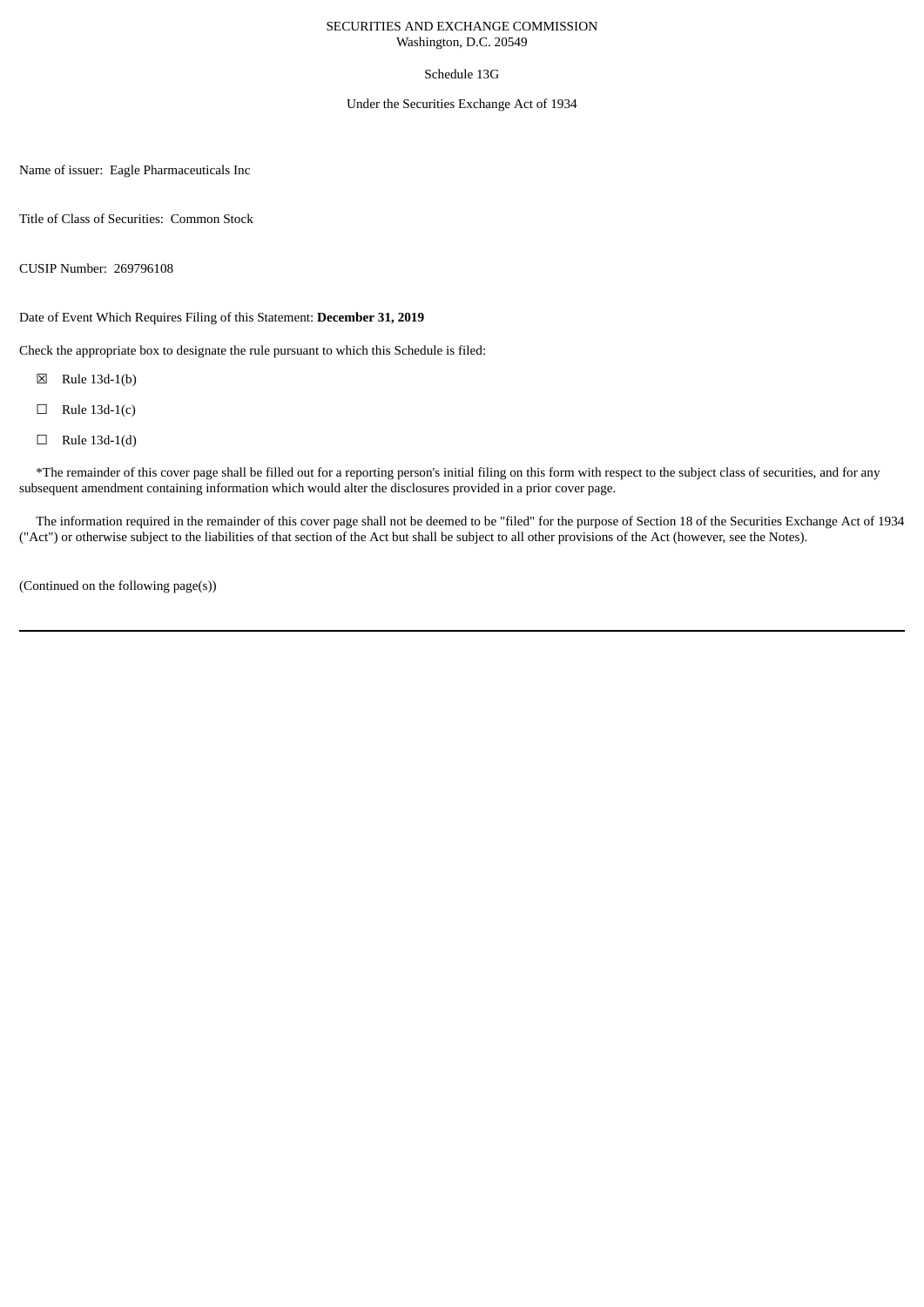1. NAME OF REPORTING PERSON I.R.S. IDENTIFICATION NO. OF ABOVE PERSON

The Vanguard Group - 23-1945930

2. CHECK THE APPROPRIATE [LINE] IF A MEMBER OF A GROUP

A. B.  $X$ 

3. SEC USE ONLY

4. CITIZENSHIP OF PLACE OF ORGANIZATION

Pennsylvania

(For questions 5-8, report the number of shares beneficially owned by each reporting person with:)

5. SOLE VOTING POWER

19,737

6. SHARED VOTING POWER

1,140

7. SOLE DISPOSITIVE POWER

740,956

8. SHARED DISPOSITIVE POWER

19,414

9. AGGREGATE AMOUNT BENEFICIALLY OWNED BY EACH REPORTING PERSON

760,370

10. CHECK BOX IF THE AGGREGATE AMOUNT IN ROW (9) EXCLUDES CERTAIN SHARES

N/A

11. PERCENT OF CLASS REPRESENTED BY AMOUNT IN ROW 9

5.56%

12. TYPE OF REPORTING PERSON

IA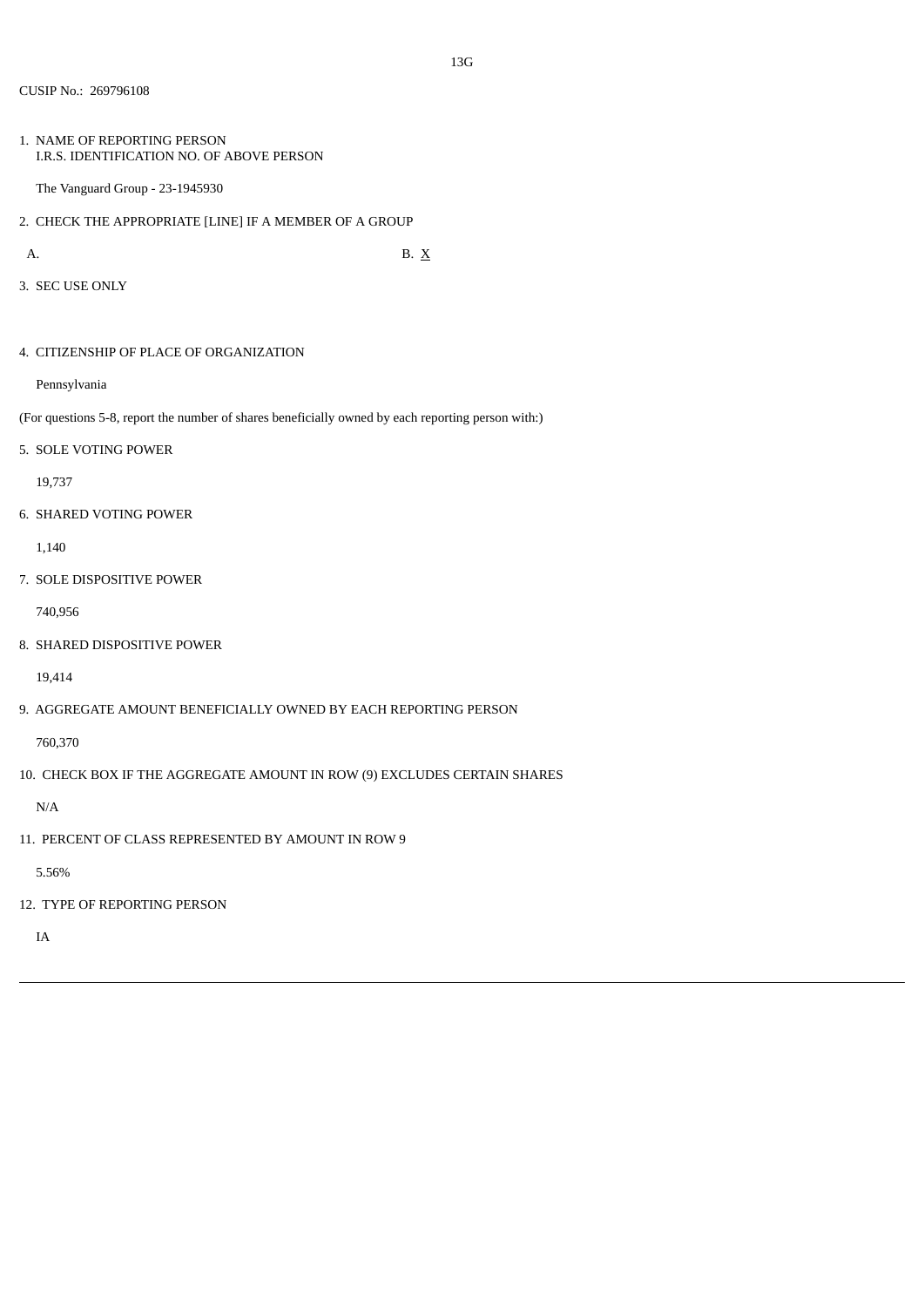### SECURITIES AND EXCHANGE COMMISSION Washington, D.C. 20549

Schedule 13G Under the Securities Act of 1934

Item 1(a) - Name of Issuer:

Eagle Pharmaceuticals Inc

Item 1(b) - Address of Issuer's Principal Executive Offices:

50 Tice Boulevard Suite 315 Woodcliff Lake, NJ 07677

# Item 2(a) - Name of Person Filing:

The Vanguard Group - 23-1945930

## Item 2(b) – Address of Principal Business Office or, if none, residence:

100 Vanguard Blvd. Malvern, PA 19355

## Item 2(c) – Citizenship:

Pennsylvania

## Item 2(d) - Title of Class of Securities:

Common Stock

## Item 2(e) - CUSIP Number

269796108

# Item 3 - Type of Filing:

This statement is being filed pursuant to Rule 13d-1. An investment adviser in accordance with §240.13d-1(b)(1)(ii)(E).

## Item 4 - Ownership:

(a) Amount Beneficially Owned:

760,370

# (b) Percent of Class:

5.56%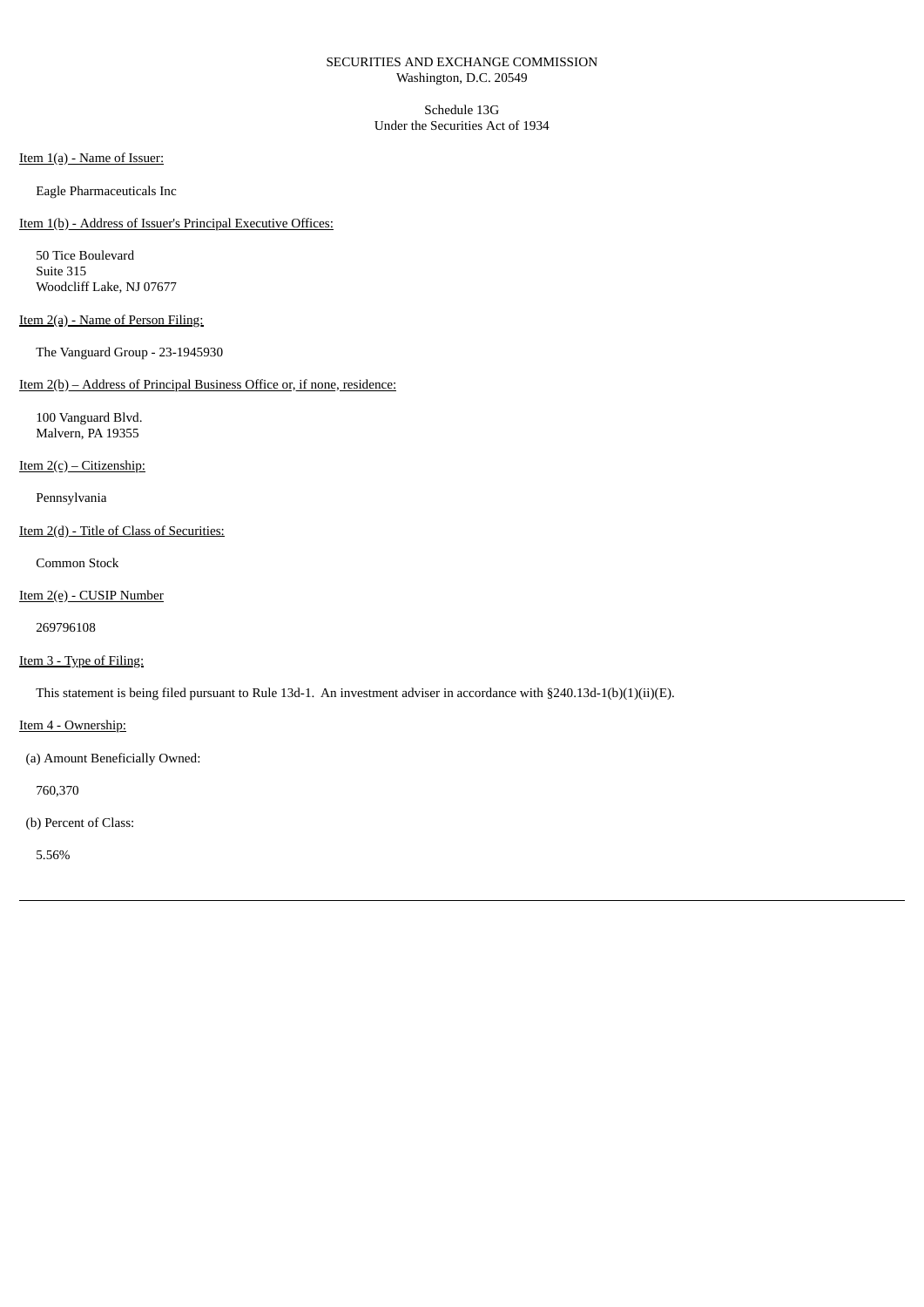- (c) Number of shares as to which such person has:
- (i) sole power to vote or direct to vote: 19,737
- (ii) shared power to vote or direct to vote: 1,140
- (iii) sole power to dispose of or to direct the disposition of: 740,956
- (iv) shared power to dispose or to direct the disposition of: 19,414

#### Comments:

#### Item 5 - Ownership of Five Percent or Less of a Class:

If this statement is being filed to report the fact that as of the date hereof the reporting person has ceased to be the beneficial owner of more than 5 percent of the class of securities, check the following  $\Box$ 

## Item 6 - Ownership of More Than Five Percent on Behalf of Another Person:

Not applicable

Item 7 - Identification and Classification of the Subsidiary Which Acquired The Security Being Reported on by the Parent Holding Company:

See Attached Appendix A

Item 8 - Identification and Classification of Members of Group:

Not applicable

Item 9 - Notice of Dissolution of Group:

Not applicable

### Item 10 - Certification:

By signing below I certify that, to the best of my knowledge and belief, the securities referred to above were acquired and are held in the ordinary course of business and were not acquired and are not held for the purpose of or with the effect of changing or influencing the control of the issuer of the securities and were not acquired in connection with or as a participant in any transaction having that purpose or effect, other than activities solely in connection with a nomination under §240.14a-11.

#### **Signature**

After reasonable inquiry and to the best of my knowledge and belief, I certify that the information set forth in this statement is true, complete and correct.

Date: February 10, 2020

By /s/ Christine M. Buchanan Name: Christine M. Buchanan Title: Principal